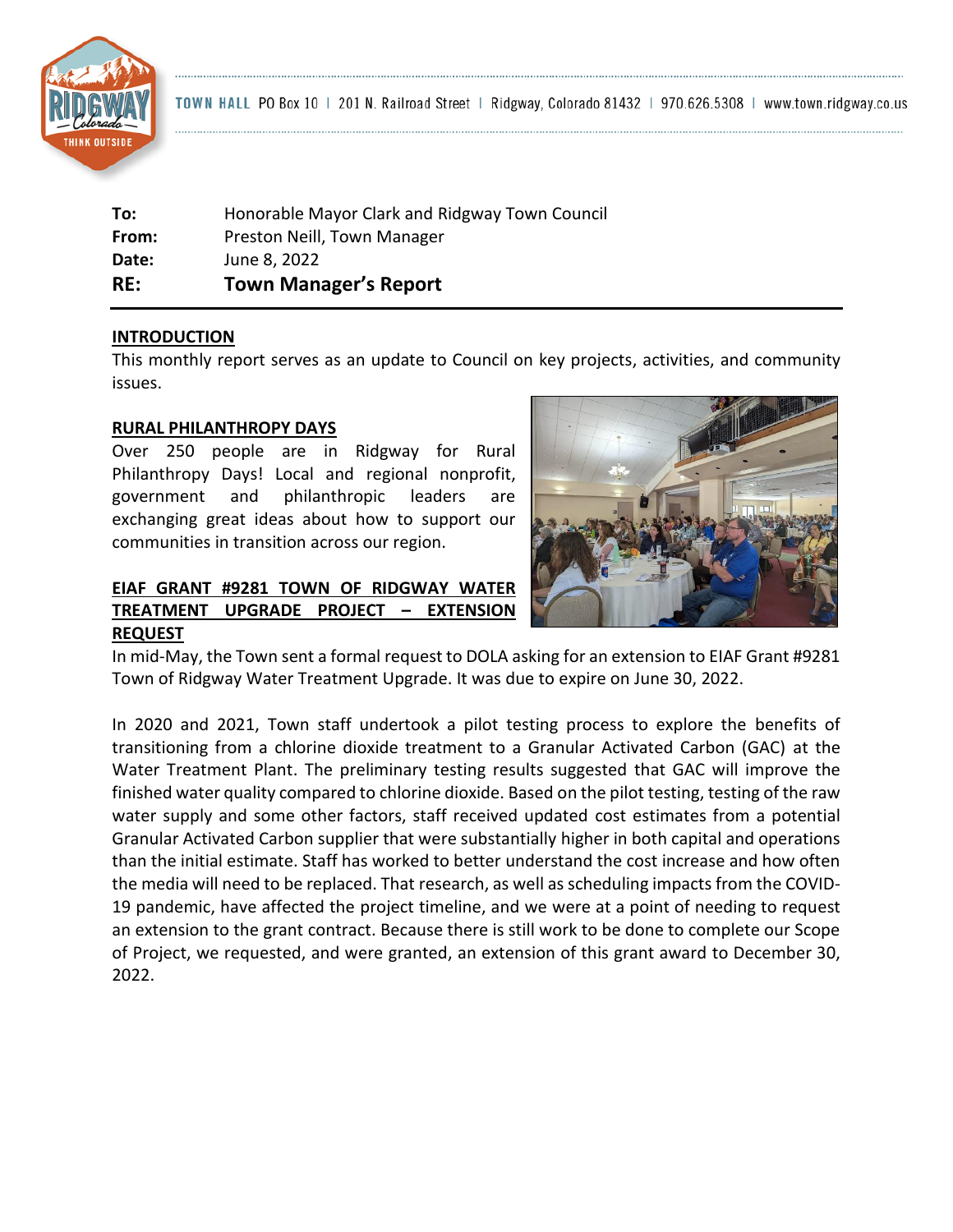

# **HIGHWAY 62 CROSSWALKS**

Town staff has contacted CDOT regarding the condition of the Highway 62/Sherman St. piano key crosswalks. Many of them have been worn down and are in need of a fresh coat of paint. CDOT is working on a PO to get out and repaint the crosswalks soon.

## **UPDATE RE SOLAR ARRAY ON ATHLETIC PARK RESTROOMS**

Supply chain issues have slowed the work of Alternative Power Enterprises so they are estimating another three weeks until they are able to install a 2.555 kW photovoltaic system on the roof of the Athletic Park restrooms.

# **WATER TREATMENT PLANT SECURITY FENCE**

Del-Mont Consultants has completed a survey of the Water Treatment Plant property/inholding and has staked the property lines. Taylor Fence Company has indicated that they are looking at getting the security fence erected at the end of July or early August.

# **SPEED RADAR SIGNS INSTALLED**

I'm happy to report that CDOT has installed speed radar signs at two locations along Sherman St./Highway 62! One is located on westbound Highway 62 at Mile Post 23.16 (pictured at right), and the other is located on eastbound Highway 62 at Mile Post 22.55 (located near Amelia St. crosswalk). The Town is responsible for reimbursing CDOT for the purchase of the signs, attachment hardware and installation costs.

## **UDPATE ON OURAY COUNTY FLOOD INSURANCE RATE MAP AND FLOOD INSURANCE STUDY**

Back in February, the Federal Emergency Management Agency (FEMA) provided the Town of Ridgway with preliminary copies of the Flood Insurance Rate Map (FIRM) and Flood Insurance Study (FIS) report for Ouray County for review and comment by Town officials and members of the public. FEMA prepared

the preliminary version of the FIRM using a process that involves capturing flood hazard information in a digital format and plotting map panels using computer technology. In so doing, they have incorporated all non-revised flood hazard information from all current effective FIRMs, Flood Hazard Boundary Maps, and Flood Boundary and Floodway Maps as appropriate. FEMA has posted the digital copies of the revised FIRM and FIS report materials to the following website: [www.fema.gov/preliminaryfloodhazarddata/.](http://www.fema.gov/preliminaryfloodhazarddata/)



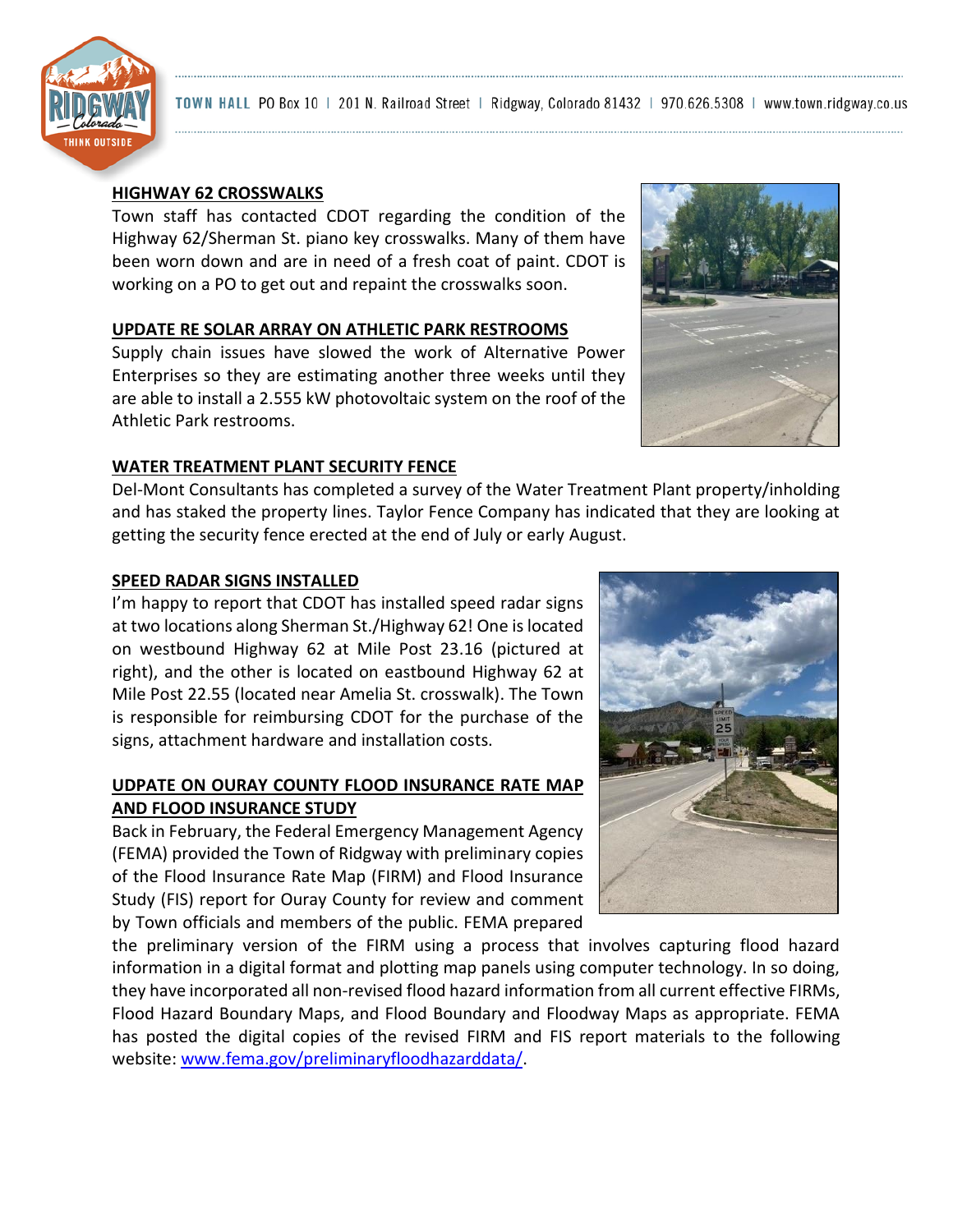TOWN HALL PO Box 10 | 201 N. Railroad Street | Ridgway, Colorado 81432 | 970.626.5308 | www.town.ridgway.co.us

The review period gave community officials and citizens in the affected communities with an opportunity to identify changes or corrections to non-technical information, such as corporate limits, road names, and stream names on the FIRM or in the FIS report. Comments were due by March 18, 2022. All comments and changes received during the review period are being incorporated, as appropriate, before the FIRM and FIS report become effective. The community's comments on the preliminary FIRM panels and FIS report are an important part of FEMA's review process, and they are carefully considered before the FIRM and FIS report are published in their final form.

Staff members at the state level are now looking to arrange a formal community coordination meeting so that the Consultation Coordination Officer can present the preliminary FIRMs and FIS report information to community members, answer questions, gather any additional comments, discuss community outreach efforts, and discuss the upcoming appeal period. While the meeting has not yet been arranged, we are looking at dates in late June or early July. Stay tuned!

#### **UPDATE ON GEORGE GARDNER SCHOLARSHIP**

Congratulations to Cooper Ahern and Anna Bartschi for being awarded an even split of the \$1,000 scholarship! Anna served as the mayor on this year's Youth Advisory Council and Cooper served as mayor pro-tem.

# **MONTHLY SPACE TO CREATE PROJECT UPDATE WITH STRYKER & COMPANY**

Each month, the Town hosts a virtual project update meeting on the Ridgway Space to Create Project. The next meeting will take place on June

29<sup>th</sup> at 5:30 p.m. Reps from Stryker & Company, the contractor for the project, attend each meeting to provide the updates and answer questions. The recurring Zoom meeting information can be found below. For more background information on this project, visit [https://townofridgway.colorado.gov/i-want-to/space-to-create-ridgway.](https://townofridgway.colorado.gov/i-want-to/space-to-create-ridgway)

*<https://us02web.zoom.us/j/81166252778?pwd=VEIvVWZOYllwSXY5ajRBZzhralY2UT09> Meeting ID: 811 6625 2778 Passcode: 778450 Dial by your location +1 346 248 7799 US +1 312 626 6799 US*



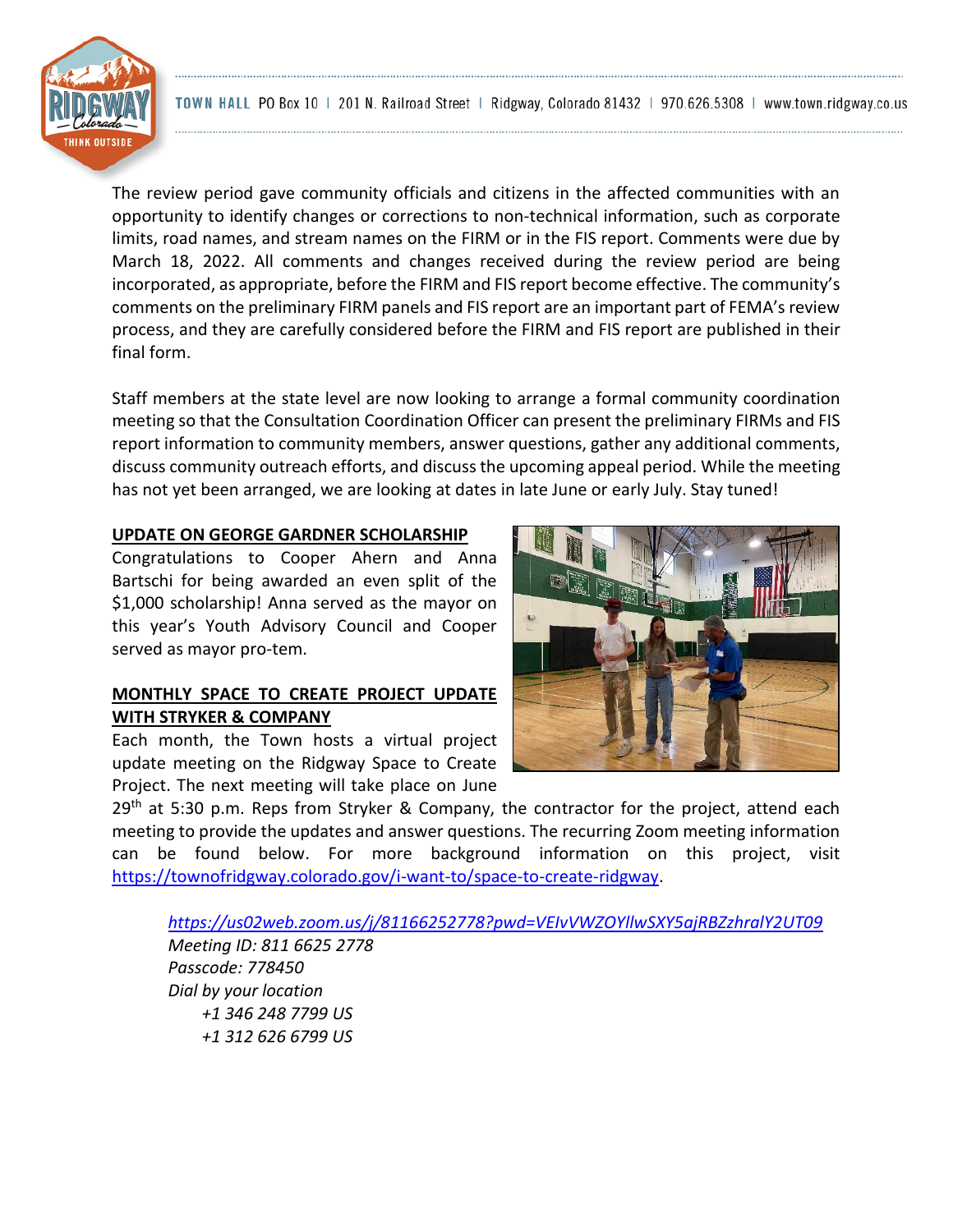

TOWN HALL PO Box 10 | 201 N. Railroad Street | Ridgway, Colorado 81432 | 970.626.5308 | www.town.ridgway.co.us

#### **MARSHAL'S OFFICE UPDATE**

From Shane Schmalz, Town Marshal:

### **New Patrol Vehicle**

After finding out we were not going to be able obtain a used patrol car from Grand Junction Police Department as we budgeted for, we started a nationwide search for an equivalent option. We located one in Denver and have



made the purchase. We are in the process of getting it up-fitted with equipment. We hope to have it in service in the next few weeks.

## **CLERK'S OFFICE UPDATE**

From Pam Kraft, Town Clerk/Town Treasurer:

#### **Concert Series Update**

This year's concert series is organized and ready to take place. Headliners for this year include Nick Waterhouse, Con Brio, Sierra Hull, and Ozomatli. The Town has resumed overseeing the alcohol sales and will be offering micro brewed beers from the following breweries: Suds Brothers Brewery, Palisade Brewing Company, SKA Brewing and Colorado Boy Pub & Brewery. Hard cider from Big B's, as well as wine and margaritas, will also be offered. Proceeds from each of the shows will be shared with local non-profit organizations. The organizations chosen this year are the Ridgway Volunteer Fire Department, Ridgway Community Garden, Ridgway Area Trails Group, and the Ouray County Soccer Association. Their members will volunteer in the serving tent; a short information piece will be read from the stage, and they will receive ten percent of the proceeds for the night. This year's sponsors include: Todd W. Hoffman Foundation, Billings Artworks, Ridgway Real Estate, Rocky Mountain Cannabis, Swiftern Productions, Mountain Annie's Cannabis, San Juan Wine and Liquors, Ridgway Lodge, Colorado Boy Brewery, Alpine Bank, Orvis Hot Springs, The Market at Ridgway, and Julie and Dave Duff.

## **Parks and Facilities Update**

The Clerk's Office administers and oversees rental of parks and facilities, use of rights-of-ways, for public and private uses and events and this year we are seeing a significant increase in requests.

#### **COMMUNITY INITIATIVES UPDATE**

From Tera Wick, Community Initiatives Facilitator:

## **Interactive Map/Directory:**

The Ridgway Creative Main Street Committee is doing a trial-run of a web-based community directory and interactive map for Ridgway's business and creative district. It can be found [HERE.](https://app.membershipware.com/townofridgwaycom/explore?&def1=catAll)